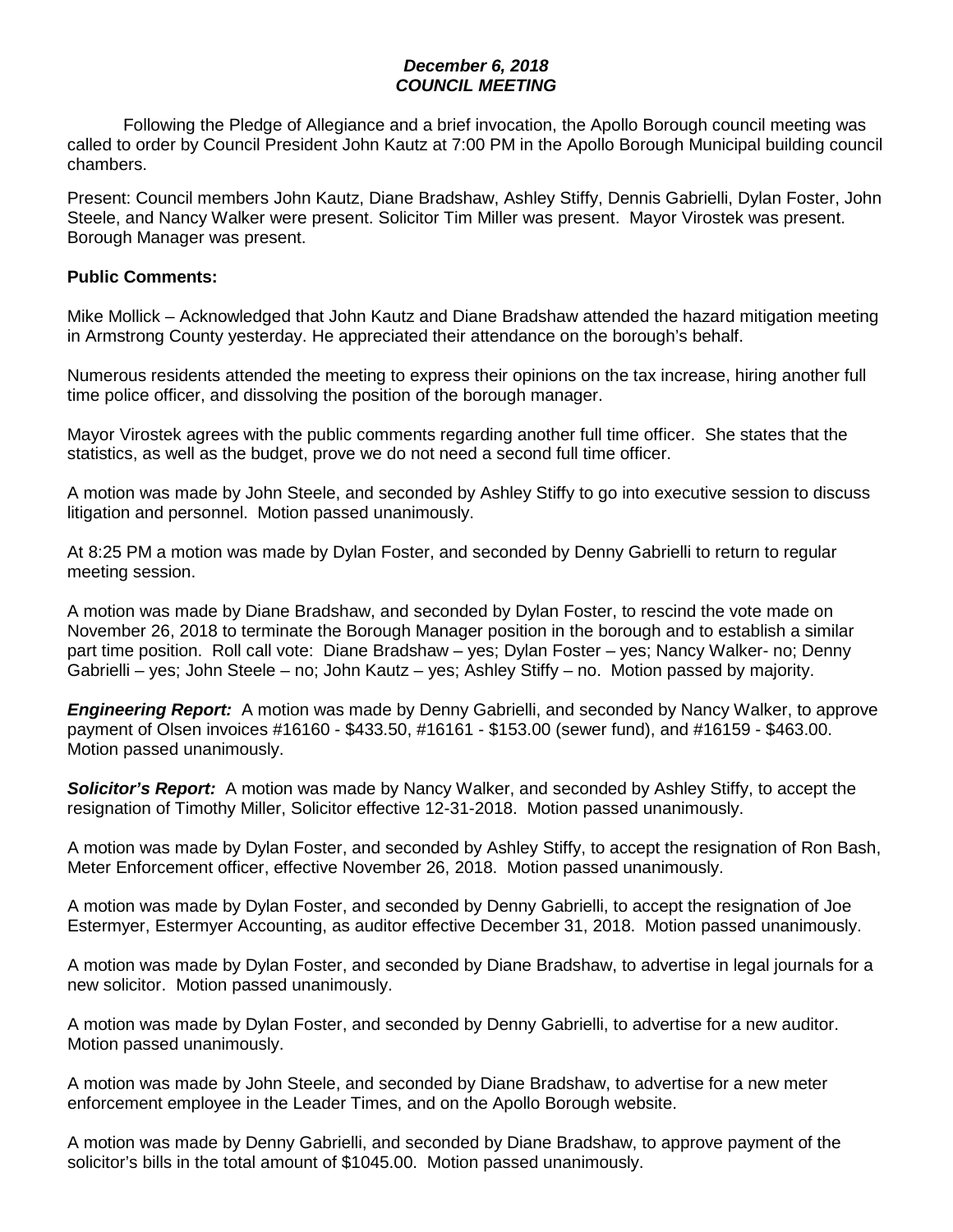*Approval of Minutes:* A motion was made by Ashley Stiffy, and seconded by Nancy Walker, to approve the meeting minutes from November 15, 2018. Motion passed unanimously.

A motion was made by Dylan Foster, and seconded by Ashley Stiffy, to approve the minutes from November 26, 2018. Motion passed unanimously.

## *Mayor's Report:*

*Borough Manager Report:* A motion was made by Nancy Walker, and seconded by Dylan Foster, to approve the required signatures to the loan modification agreement with First Commonwealth Bank. Motion passed unanimously.

A motion was made by Ashley Stiffy, and seconded by Nancy Walker, to approve the 2019 fee schedule as presented. Motion passed unanimously.

A motion was made by Denny Gabrielli, and seconded by Nancy Walker, to approve the appointment list as presented for 2019. Motion passed unanimously.

# *Planning Committee Report*

Ashley Stiffy – Chairman

### *Public Works & Streets Committee Report*

Nancy Walker – Chairman

### *Public Safety & Public Service Committee Report*

Diane Bradshaw – Chairman

Jake Smith would like to provide a 9' decorated tree for the borough.

The Rock Church would like to have an event in the plaza. No generator will be allowed. Power may be provided from one of the businesses.

# *Property Committee Report*

Dennis Gabrielli – Chairman

#### *Finance Committee Report*

John Kautz – Chairman

The proposed 2019 budget was discussed. Diane Bradshaw presented a modified budget for consideration that eliminated another full time police officer from the public safety budget, and reduced the hours and pay for the Borough Manager position, and lowered the property tax increase to 3 mils. She proposed 1.5 mils into the general expenses and another 1.5 mils into a road tax fund to be used only for permanent road improvements. This budget totaled \$511,901. A motion was made by Diane Bradshaw, and seconded by John Steele, to advertise this proposed budget for review by the public. Motion passed unanimously.

A motion was made by Diane Bradshaw to rescind the motion made on October 25, 2018 to hire a full time officer in 2019 due to budgetary reasons, seconded by Dylan Foster. Roll call vote – John Kautz – yes; Diane Bradshaw – yes; Nancy Walker – yes; Denny Gabrielli – yes; John Steele – yes; Dylan Foster – yes; Ashley Stiffy – Abstained. Motion passed by majority.

A motion was made by Nancy Walker, and seconded by Ashley Stiffy, to advertise the 2019 tax ordinance at a total of 14.65 mils (after the proposed budget is adopted). Motion passed unanimously.

A motion was made by John Steele, and seconded by Nancy Walker, to increase property taxes by 1.5 mil for the general fund, and 1.5 mil for a road tax fund. Roll call vote: John Kautz – yes; Diane Bradshaw – yes; Denny Gabrielli – yes; Nancy Walker – yes; Ashley Stiffy – yes; John Steele – yes; Dylan Foster – Yes. Motion passed unanimously.